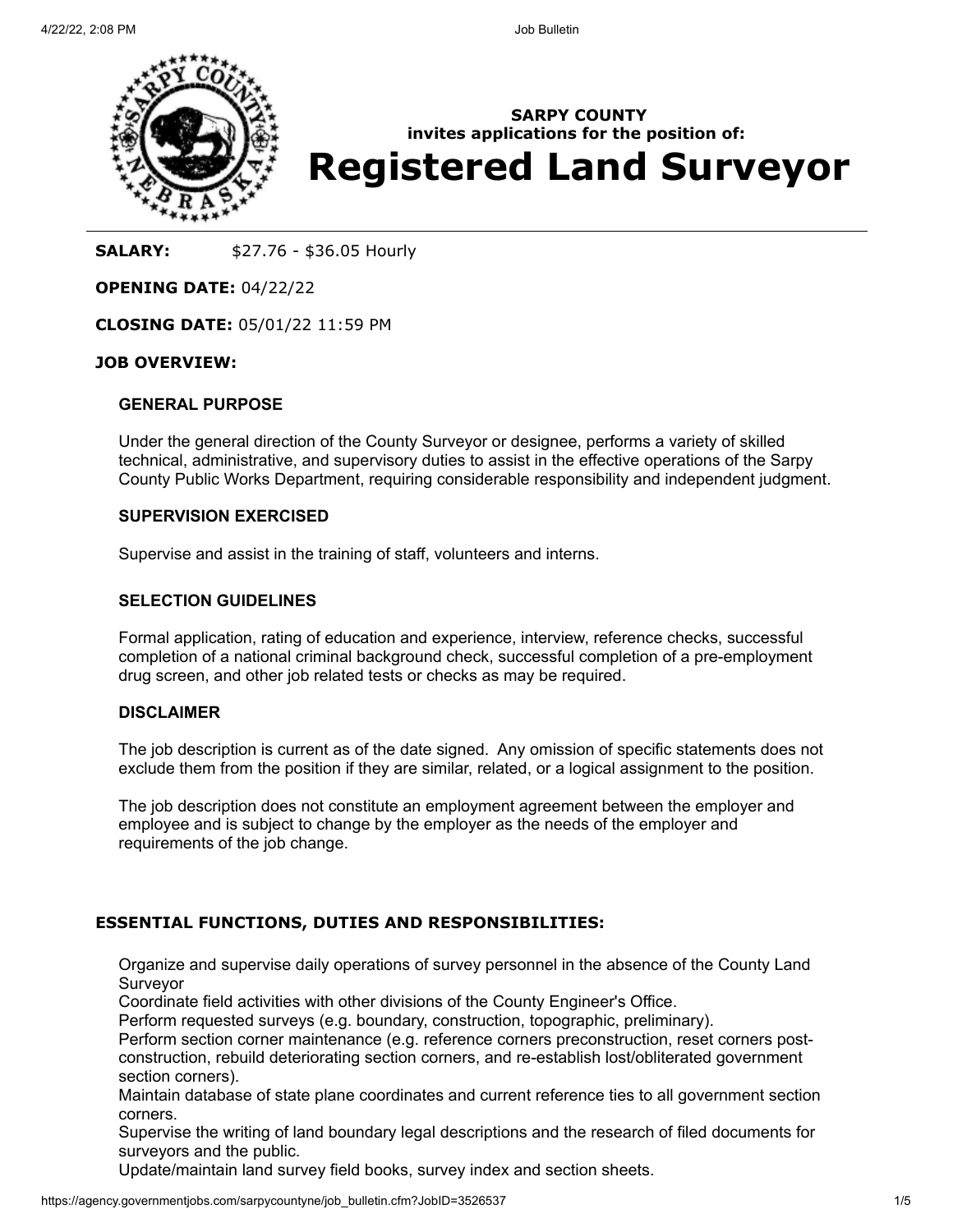Perform calculations required for land/construction surveys.

Download and process data collection by total station, global positioning system and/or other automated data collection systems.

Prepare/review/approve all legal descriptions for the County Engineer's Office.

Review proposed subdivision plats and surveys filed by others for compliance with Nebraska Statutes and subdivision regulations.

File and maintain subdivision plats and surveys filed by others.

Review/analyze data from preliminary surveys.

Review land surveys filed for compliance with minimum standards for land surveys.

Coordinates inspection, construction, and survey activities with appropriate departments and/or contractors.

Supervises and assists subordinate personnel in preliminary and construction surveys pertaining to bridge, culvert, and road projects as needed.

Establish and maintain effective working relationships with developers, consultants, contractors, outside agencies, vendors, supervisors, County employees, elected officials, and the general public.

Assign duties and examine work performed by staff to ensure it conforms to established requirements.

Maintain survey records needed to obtain, create, compute, and analyze topographical details of sites and legal descriptions.

Draft from legal descriptions for dedications, easements, or condemnations.

Gather and compile information obtained from the operation of Global Positioning Systems (GPS) and all associated equipment.

Respond to inquiries from contractors, developers, property owners, staff, and the general public. Report to assigned worksite with regular, predictable, and consistent attendance.

## *Peripheral Duties*

Perform duties of the Registered Land Surveyor – Technical as directed. Serve as a member of various employee committees. Perform other duties as assigned.

## **MINIMUM QUALIFICATIONS:**

#### *Education and Experience*

High school diploma or GED, supplemented with at least one (1) year of related technical or college training in drafting, Computer-Aided-Design (CAD), cartography, urban design, engineering technology or civil engineering required.

Six (6) years of work experience in a drafting or survey position required.

Registered Land Surveyor (RLS) designation required (with requirements as stipulated by statute).

#### *Special Requirements*

Must have and maintain throughout employment a valid Driver's License, as well as meet eligibility requirements of "acceptable driver standards" as defined by the County

Necessary Knowledge, Skills and Abilities

Working knowledge of urban design principles, practices, and methods as applicable to a municipal setting

Working knowledge of CAD and other computer software

Knowledge of Preform drafting skills and Pix4D software preferred.

Working knowledge of computer software programs including, but not limited to MS Office Suite, as well as department-specific programs

Knowledge of and ability to follow applicable County policies, laws, and regulations affecting Department activities

Skill in surveying

Effective communication, training and supervisory skills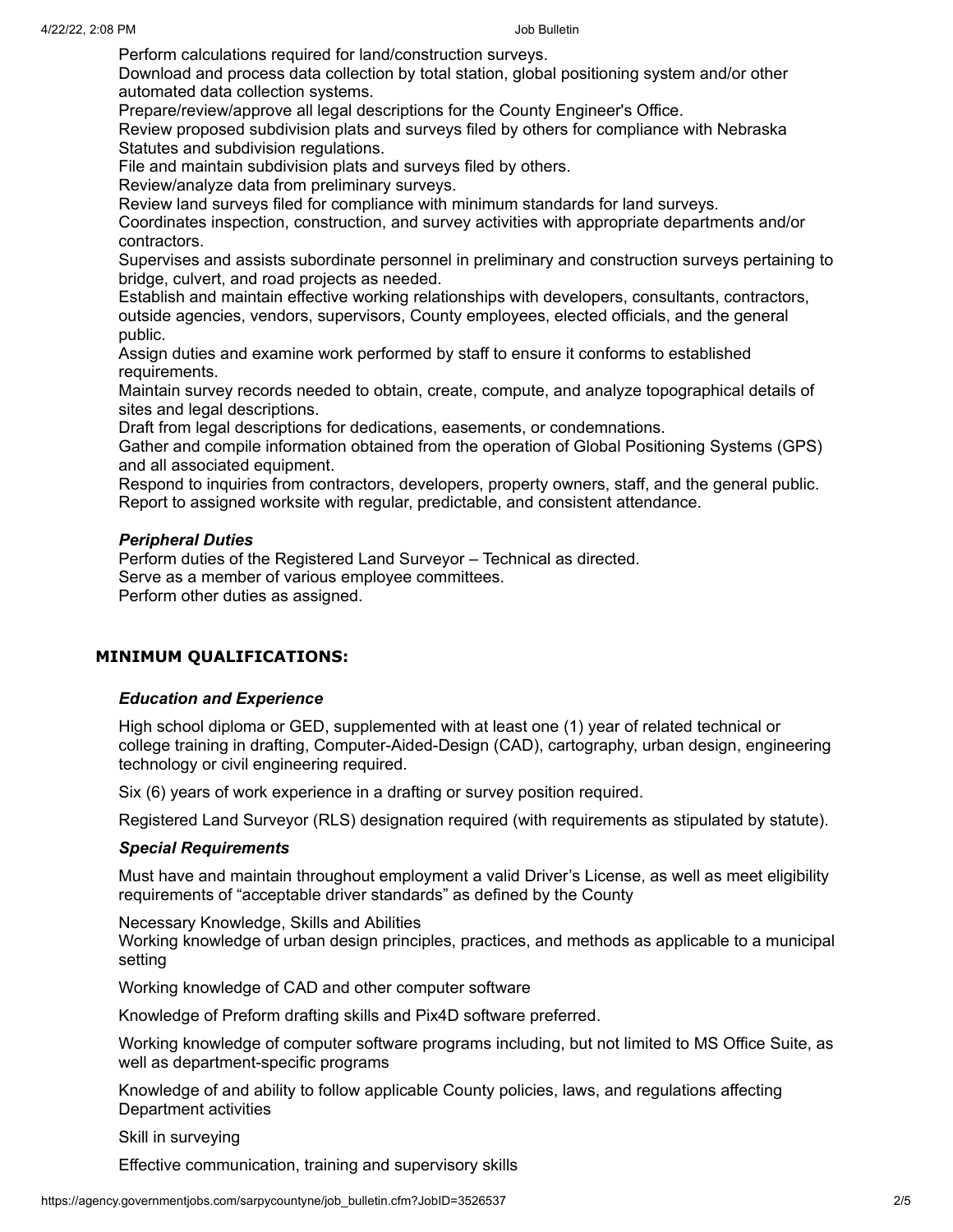Skill in and ability to perform duties with efficiency, thoroughness, accuracy, and attention to detail while managing frequent interruptions

Ability to work under pressure and/or frequent interruptions

Ability to navigate stressful situations while maintaining composure

Ability to understand and follow exacting verbal and written instructions

Ability to prioritize work and carry out assigned projects to completion

Ability to manage and protect information of a confidential, sensitive nature

Ability to communicate effectively, in English, both verbally and in writing

Ability to operate equipment including, but not limited to, standard drafting tools, Level and Level rod, Theodolite Total Station, GPS surveying units (base and network), data collector, engineering calculator, multiline phone, computer,

printer, scanner, copier, and fax

# **PHYSICAL DEMANDS AND WORKING CONDITIONS:**

# **PHYSICAL DEMANDS AND WORK ENVIRONMENT**

The physical demands and work environment described here are representative of those that must be met by an employee to successfully perform the essential functions of this job. Reasonable accommodations may be made to enable qualified individuals with disabilities to perform the essential tasks.

#### **JOB CLASSIFICATION**

Medium Work e*xerting 20 to 50 pounds of force occasionally, and/or 10 to 25 pounds of force frequently, and/or greater than negligible up to 10 pounds of force constantly.*

APPLICATIONS MAY BE FILED ONLINE AT: [http://www.sarpy.gov](http://www.sarpy.gov/)

1261 Golden Gate Drive, Suite 4E Papillion, NE 68046 402-593-4485 402-593-4486

[humanresources@sarpy.com](mailto:humanresources@sarpy.com)

Position #00856 REGISTERED LAND SURVEYOR KZ

# **Registered Land Surveyor Supplemental Questionnaire**

- \* 1. What level of education have you achieved?
	- $\Box$  No high school
	- $\Box$  High School or GED
	- $\Box$  One year of college
	- $\Box$  Up to 2 years of college
	- $\Box$  Up to 3 years of college
	- $\Box$  Bachelor's degree
	- $\Box$  Master's degree
- \* 2. How many years of related experience do you have?
	- $\Box$  Up to 3 years experience
	- $\Box$  3 years experience
	- $\Box$  4 years experience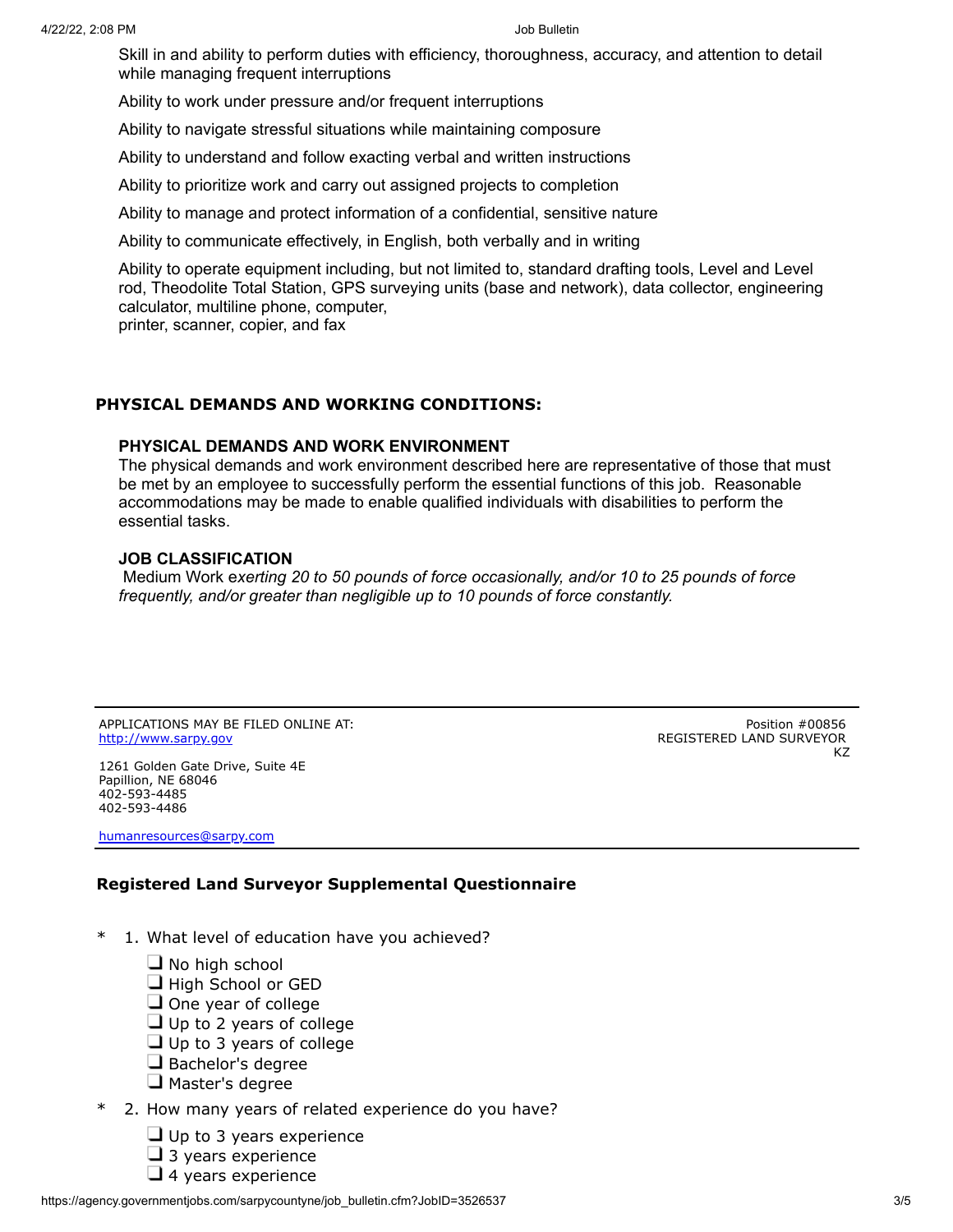- $\Box$  5 years experience
- $\Box$  6 years experience
- $\Box$  7 years experience
- $\Box$  8 years experience
- $\Box$  9 years experience
- $\Box$  10 or more years experience
- \* 3. Describe in detail your bona fide work experience as a Registered Land Surveyor. If you have no experience, please write 'N/A'. Do NOT indicate the County should refer to your resume - failure to answer this question within the application will exclude you from further consideration for this position.
- 4. Describe in detail your bona fide work experience in drafting, Computer-Aided-Design (CAD), cartography, or urban design. If you have no experience, please write 'N/A'. Do NOT indicate the County should refer to your resume - failure to answer this question within the application will exclude you from further consideration for this position.
- \* 5. Do you possess the Registered Land Surveyor (RLS) designation?  $\Box$  Yes  $\Box$  No
- \* 6. Do you have a valid Drivers' License?
	- $\Box$  Yes  $\Box$  No
- 7. The starting pay rate for this position is  $$27.76$  per hour. Please indicate if this rate of pay is acceptable to you. Failure to agree to the starting wage will exclude your application from further consideration.

 $\Box$  Yes  $\Box$  No

\* 8. Are you able to perform the essential functions of this position with or without accommodation?

 $\Box$  Yes  $\Box$  No

\* 9. Are you able to meet the physical demands and work environment requirements of this job with or without accommodation?

 $\Box$  Yes  $\Box$  No

\* 10. Hours of this position are M-F 7:00 am - 3:30 pm. Are you able to meet the hours requirement of this position?

 $\Box$  Yes  $\Box$  No

\* 11. Are you requesting Veterans Preference as stipulated in Nebraska Statutes § 48-225 to 48-231? Such preference includes initial employment or a return to employment with the State of Nebraska or its governmental subdivisions if termination of previous employment was for other than disciplinary reasons.

 $\Box$  Yes  $\Box$  No

\* 12. Sarpy County complies with Nebraska Veterans' Preference Laws. If you are claiming Veterans' Preference you must attach Form DD214 (prefer member form 4) and if applicable, documents showing you receive or are eligible to receive benefits from the